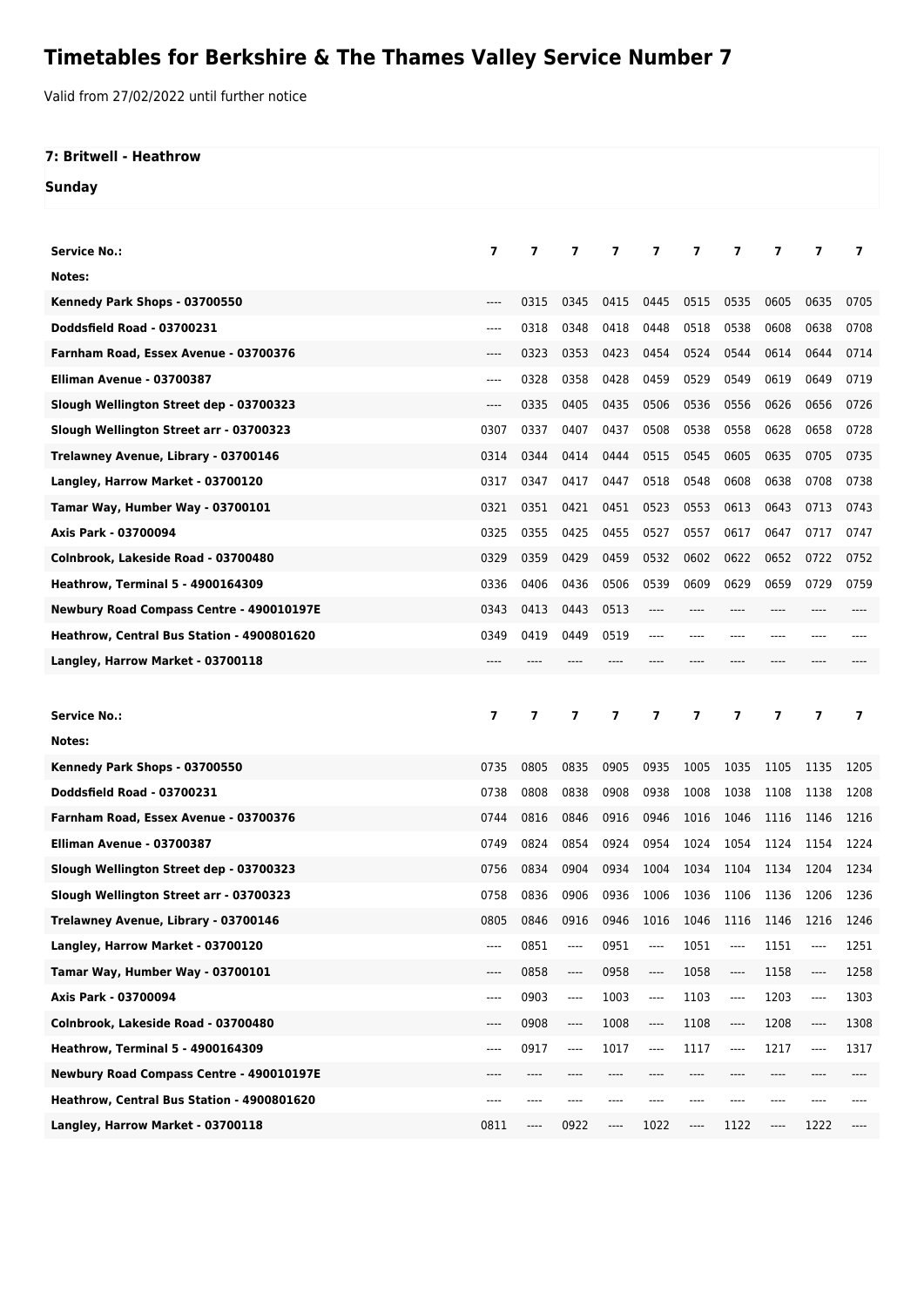| Service No.:                               | 7              | 7              | 7    | 7                        | 7                             | 7    | 7       | 7     | 7              | 7              |
|--------------------------------------------|----------------|----------------|------|--------------------------|-------------------------------|------|---------|-------|----------------|----------------|
| Notes:                                     |                |                |      |                          |                               |      |         |       |                |                |
| Kennedy Park Shops - 03700550              | 1235           | 1305           | 1335 | 1405                     | 1435                          | 1505 | 1535    | 1605  | 1635           | 1705           |
| <b>Doddsfield Road - 03700231</b>          | 1238           | 1308           | 1338 | 1408                     | 1438                          | 1508 | 1538    | 1608  | 1638           | 1708           |
| Farnham Road, Essex Avenue - 03700376      | 1246           | 1316           | 1346 | 1416                     | 1446                          | 1516 | 1546    | 1616  | 1646           | 1716           |
| Elliman Avenue - 03700387                  | 1254           | 1324           | 1354 | 1424                     | 1454                          | 1524 | 1554    | 1624  | 1654           | 1724           |
| Slough Wellington Street dep - 03700323    | 1304           | 1334           | 1404 | 1434                     | 1504                          | 1534 | 1604    | 1634  | 1704           | 1734           |
| Slough Wellington Street arr - 03700323    | 1306           | 1336           | 1406 | 1436                     | 1506                          | 1536 | 1606    | 1636  | 1706           | 1736           |
| Trelawney Avenue, Library - 03700146       | 1316           | 1346           | 1416 | 1446                     | 1516                          | 1546 | 1616    | 1646  | 1716           | 1746           |
| Langley, Harrow Market - 03700120          | ----           | 1351           | ---- | 1451                     | $---$                         | 1551 | ----    | 1651  | ----           | 1751           |
| Tamar Way, Humber Way - 03700101           | $---$          | 1358           | ---- | 1458                     | $---$                         | 1558 | $---$   | 1658  | ----           | 1758           |
| Axis Park - 03700094                       | $---$          | 1403           | ---- | 1503                     | $-----$                       | 1603 | ----    | 1703  | ----           | 1803           |
| Colnbrook, Lakeside Road - 03700480        | $---$          | 1408           | ---- | 1508                     | $---$                         | 1608 | $-----$ | 1708  | ----           | 1808           |
| <b>Heathrow, Terminal 5 - 4900164309</b>   | $---$          | 1417           | ---- | 1517                     | $---$                         | 1617 | ----    | 1717  | ----           | 1815           |
| Newbury Road Compass Centre - 490010197E   | ----           | ----           |      | ----                     |                               | ---- | $---$   | $---$ |                |                |
| Heathrow, Central Bus Station - 4900801620 | ----           | ----           |      | ----                     |                               | ---- | ----    | $---$ | ----           |                |
| Langley, Harrow Market - 03700118          | 1322           | ----           | 1422 | ----                     | 1522                          | ---- | 1622    | ----  | 1722           |                |
|                                            |                |                |      |                          |                               |      |         |       |                |                |
|                                            |                |                |      |                          |                               |      |         |       |                |                |
| <b>Service No.:</b>                        | $\overline{7}$ | $\overline{ }$ | 7    | $\overline{\phantom{a}}$ | 7                             | 7    | 7       | 7     | $\overline{ }$ | $\overline{ }$ |
| Notes:                                     |                |                |      |                          |                               |      |         |       |                |                |
| Kennedy Park Shops - 03700550              | 1735           | 1805           | 1835 | 1905                     | 1931                          | 2001 | 2028    | 2128  | 2228           | 2328           |
| <b>Doddsfield Road - 03700231</b>          | 1738           | 1808           | 1838 | 1908                     | 1934                          | 2004 | 2031    | 2131  | 2231           | 2331           |
| Farnham Road, Essex Avenue - 03700376      | 1746           | 1814           | 1844 | 1914                     | 1941                          | 2010 | 2037    | 2137  | 2237           | 2336           |
| Elliman Avenue - 03700387                  | 1754           | 1819           | 1849 | 1919                     | 1949                          | 2015 | 2042    | 2142  | 2242           | 2341           |
| Slough Wellington Street dep - 03700323    | 1804           | 1826           | 1856 | 1926                     | 1956                          | 2022 | 2049    | 2149  | 2249           | 2347           |
| Slough Wellington Street arr - 03700323    | 1806           | 1828           | 1858 | 1928                     | $---$                         | 2024 | 2051    | 2151  | 2251           |                |
| Trelawney Avenue, Library - 03700146       | 1813           | 1835           | 1905 | 1935                     | $\cdots$                      | 2031 | 2058    | 2158  | 2258           |                |
| Langley, Harrow Market - 03700120          |                | 1838           | 1908 | 1938                     | $\qquad \qquad - - -$         | 2034 | 2101    | 2201  | 2301           |                |
| Tamar Way, Humber Way - 03700101           | ----           | 1843           | 1913 | 1943                     | $---$                         | 2039 | 2106    | 2206  | 2306           |                |
| Axis Park - 03700094                       | ----           | 1847           | 1917 | 1947                     | $\hspace{1.5cm} \textbf{---}$ | 2043 | 2110    | 2210  | 2310           | ----           |
| Colnbrook, Lakeside Road - 03700480        | ----           | 1852           | 1922 | 1952                     | $\hspace{1.5cm} \textbf{---}$ | 2048 | 2115    | 2215  | 2315           | ----           |
| <b>Heathrow, Terminal 5 - 4900164309</b>   | ----           | 1859           | 1929 | 1959                     | ----                          | 2055 | 2122    | 2222  | 2322           | ----           |
| Newbury Road Compass Centre - 490010197E   | ----           | ----           |      |                          |                               |      |         |       | ----           |                |
| Heathrow, Central Bus Station - 4900801620 | ----           | ----           | ---- | ----                     |                               |      | ----    | ----  | ----           |                |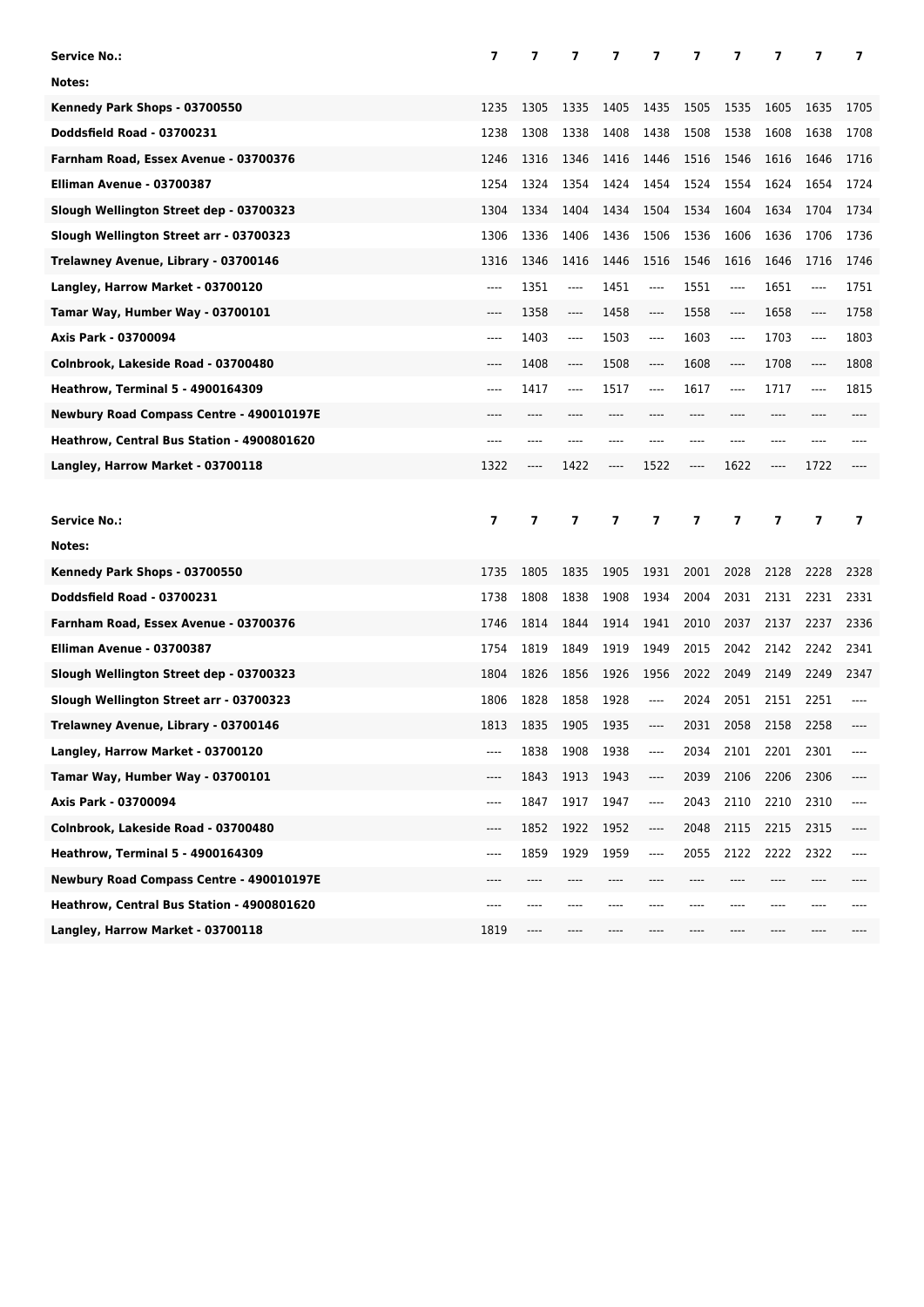| <b>Service No.:</b>                        | 7       |
|--------------------------------------------|---------|
| Notes:                                     |         |
| Kennedy Park Shops - 03700550              | 0028    |
| Doddsfield Road - 03700231                 | 0031    |
| Farnham Road, Essex Avenue - 03700376      | 0036    |
| Elliman Avenue - 03700387                  | $---$   |
| Slough Wellington Street dep - 03700323    | $---$   |
| Slough Wellington Street arr - 03700323    | $---$   |
| Trelawney Avenue, Library - 03700146       | $---$   |
| Langley, Harrow Market - 03700120          | $---$   |
| Tamar Way, Humber Way - 03700101           | $----$  |
| Axis Park - 03700094                       | $---$   |
| Colnbrook, Lakeside Road - 03700480        | $--- -$ |
| <b>Heathrow, Terminal 5 - 4900164309</b>   | $----$  |
| Newbury Road Compass Centre - 490010197E   | $----$  |
| Heathrow, Central Bus Station - 4900801620 | $---$   |
| Langley, Harrow Market - 03700118          | $---$   |

## **7: Heathrow - Britwell**

## **Sunday**

| <b>Service No.:</b>                        | $\overline{ }$ | $\overline{\phantom{a}}$ | $\overline{\mathbf{z}}$ | $\overline{\mathbf{z}}$ | $\overline{7}$ | $\overline{ }$ | $\overline{\phantom{a}}$ | 7    | 7       | 7    |
|--------------------------------------------|----------------|--------------------------|-------------------------|-------------------------|----------------|----------------|--------------------------|------|---------|------|
| Notes:                                     |                |                          |                         |                         |                |                |                          |      |         |      |
| Heathrow, Central Bus Station - 4900801620 | 0410           | 0430                     | 0500                    | 0530                    |                |                |                          |      |         |      |
| Compass Centre - 490005530W                | 0417           | 0437                     | 0507                    | 0537                    | ----           |                |                          |      |         |      |
| <b>Heathrow, Terminal 5 - 4900164309</b>   | 0424           | 0444                     | 0514                    | 0544                    | 0613           | 0642           | 0712                     | 0737 | $-----$ | 0832 |
| Colnbrook, Lakeside Road - 03700169        | 0430           | 0450                     | 0520                    | 0550                    | 0619           | 0648           | 0718                     | 0743 | $---$   | 0839 |
| Axis Park - 03700094                       | 0433           | 0453                     | 0523                    | 0553                    | 0623           | 0652           | 0722                     | 0747 | $-----$ | 0844 |
| Tamar Way, Humber Way - 03700102           | 0437           | 0457                     | 0527                    | 0557                    | 0627           | 0656           | 0726                     | 0751 | $---$   | 0849 |
| Langley, Harrow Market - 03700118          | 0442           | 0502                     | 0532                    | 0602                    | 0632           | 0701           | 0731                     | 0756 | 0826    | 0856 |
| Trelawney Avenue, Library - 03700147       | 0445           | 0505                     | 0535                    | 0605                    | 0635           | 0704           | 0734                     | 0759 | 0829    | 0859 |
| Slough, Brunel Way arr - 03700531          | 0454           | 0514                     | 0544                    | 0614                    | 0644           | 0713           | 0743                     | 0808 | 0840    | 0910 |
| Slough, Brunel Way dep - 03700531          | 0457           | 0517                     | 0547                    | 0617                    | 0646           | 0715           | 0745                     | 0810 | 0842    | 0912 |
| Elliman Avenue - 03700388                  | 0504           | 0524                     | 0554                    | 0624                    | 0653           | 0722           | 0752                     | 0817 | 0849    | 0919 |
| Farnham Road, Essex Avenue - 03700371      | 0510           | 0530                     | 0600                    | 0630                    | 0659           | 0728           | 0758                     | 0825 | 0857    | 0927 |
| Kennedy Park Shops - 03700550              | 0515           | 0535                     | 0605                    | 0635                    | 0704           | 0733           | 0803                     | 0831 | 0903    | 0933 |